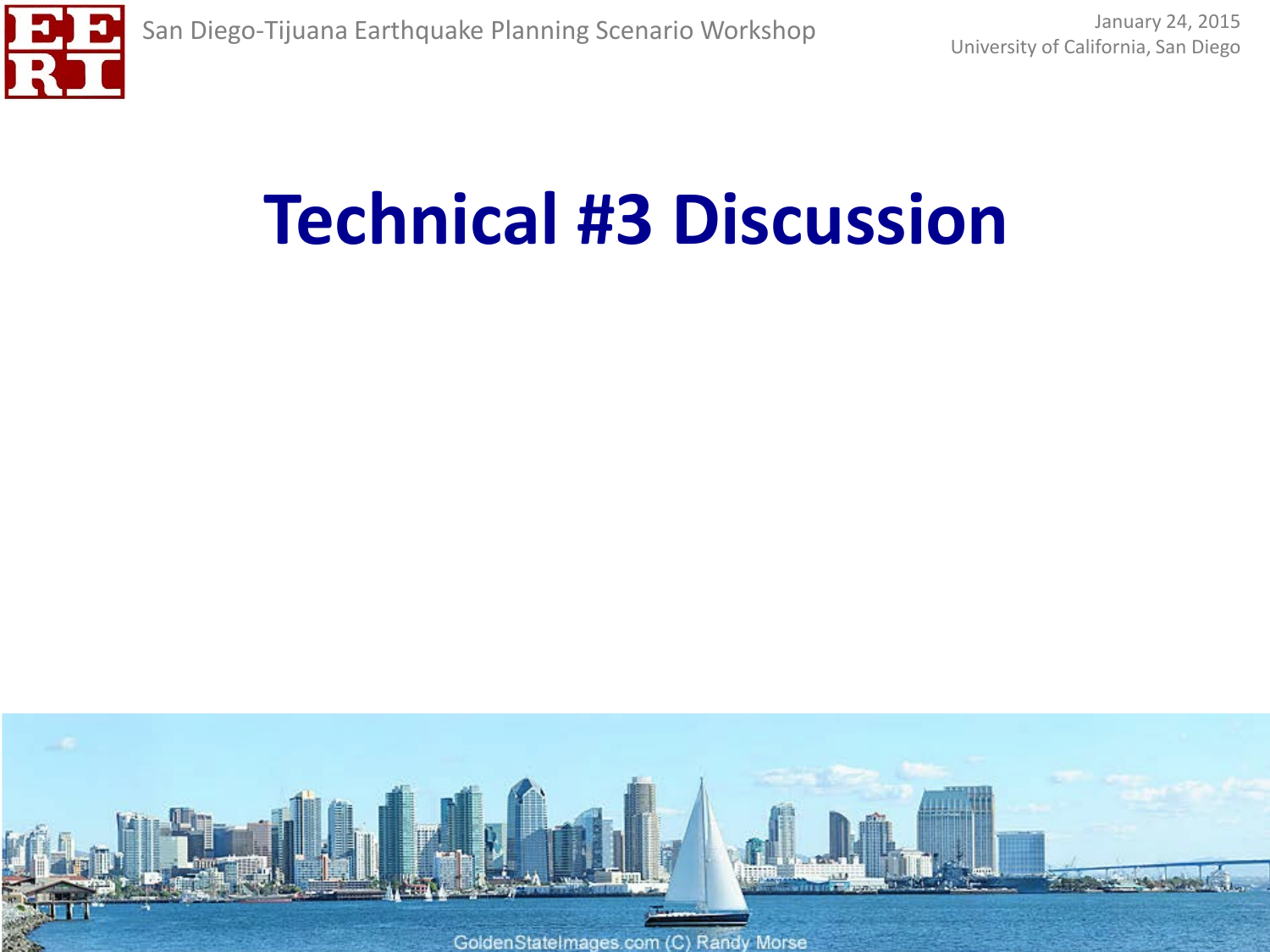

- Who are the right stakeholders?
	- Regional effort? SANDAG
	- Fault/rupture/scenario will tell us how broad effort will be.
	- Easier to get accurate information about some people than others (about populations who are most at risk)
	- $\blacksquare$  How are we going to deal with the people that fall off our data
	- City of Coronado, national city, chula vista, imperial beach, port authority, MCRD, airport authority, zoological society, Tijuana airport
	- Other stakeholders that are not directly impacted but rely on infrastructure (food industry needs to restock to keep society going)
	- Seattle: healthcare industry due to cost savings going to just in time inventory for healthy items. State hospital association said that transportation is vital for their supplies since do not store inventory
		- $\blacksquare$  How do we get these guys to the table?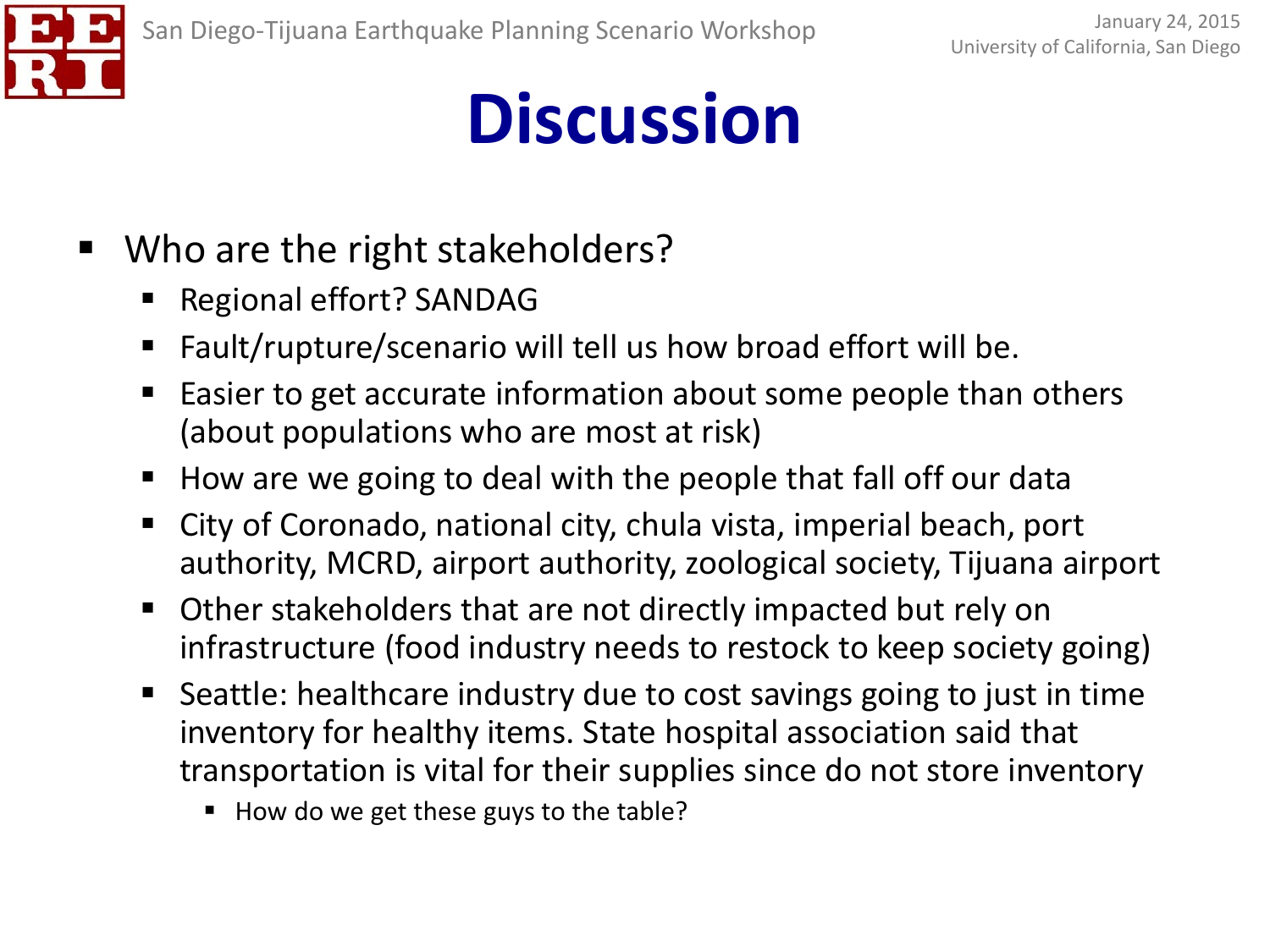

- Who are the right stakeholders?
	- Department of health, American hospital association
	- Private service providers (gasoline pipelines; if they are ruptured we won't be able to bring trucks in to bring food/medicine, etc..)
	- Insurance people? Economists?
- **Training on Emergency response?** 
	- Which groups are given priority? Medical, transportation, food, water, sewer?
	- Who to report to if there is a major incident?
	- How are we going to respond with what we have as opposed to retrofitting or rebuilding our systems (this will take too long)?
	- Management is trained but maybe general engineers need training; system needs to go further into the organizations so people know who to report to right away
	- OES: All county employees have been trained at a minimum; Govt employees should know where to go and what to do.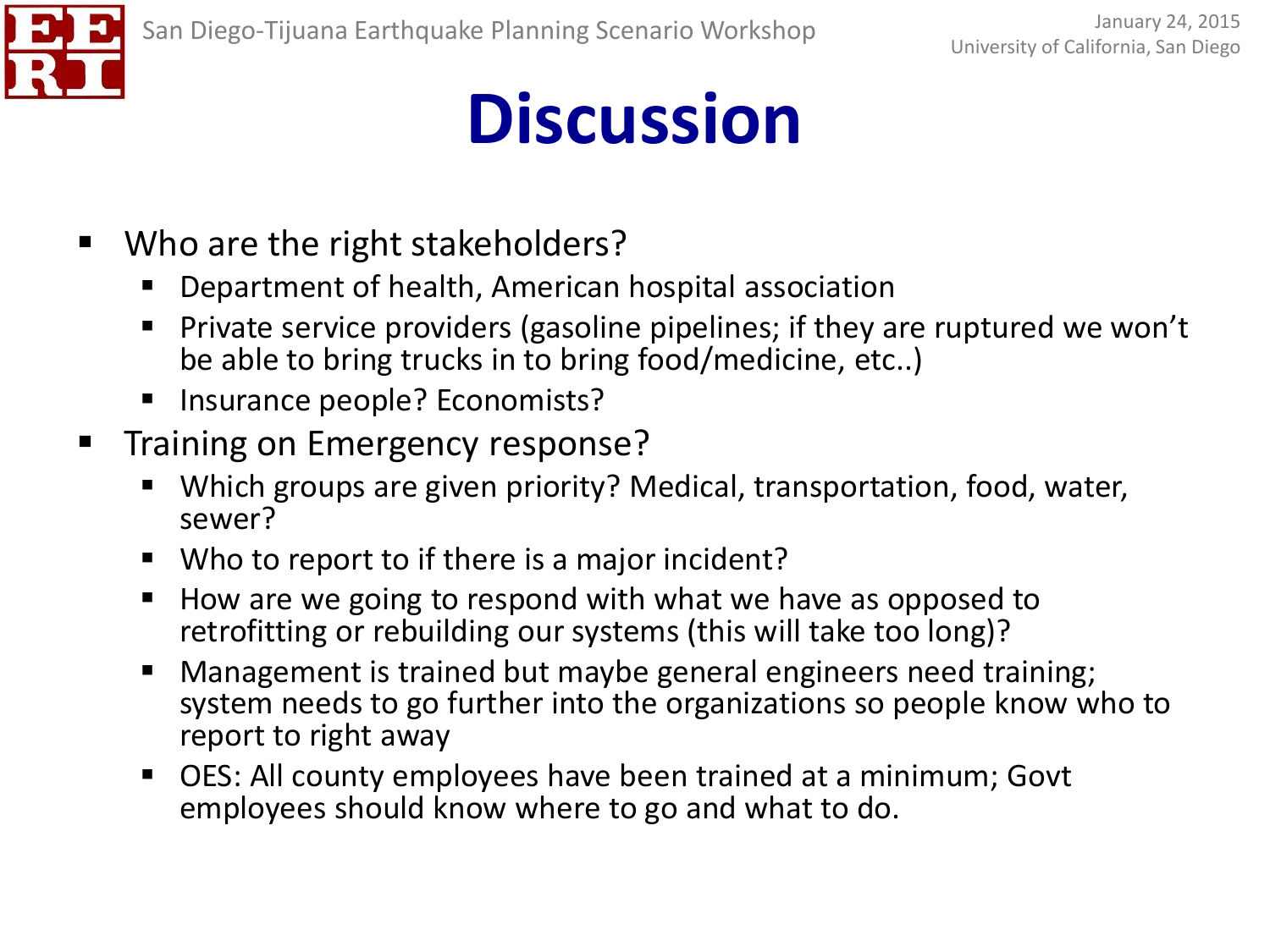

- Document can help align people on what already exists and where we are lacking policies:
	- $\blacksquare$  How we are going to respond?
	- **Resiliency?**
- Fire insurance of areas (e.g., Scripps Ranch would not be insured after 2003)
	- How will this impact EQ insurance?
	- Maps should not be used to assess rates. Insurance companies trying to make money.
	- Reverse 911 calls: is the county in charge of that? Does TJ have this?
		- OES contract for that service and make it available to all 18 cities within the county.
		- Limitations; no VOIP or cell phones. Register your cell phone campaign.
		- No reverse 911 in TJ, but some cell phone companies are coming on board (C4)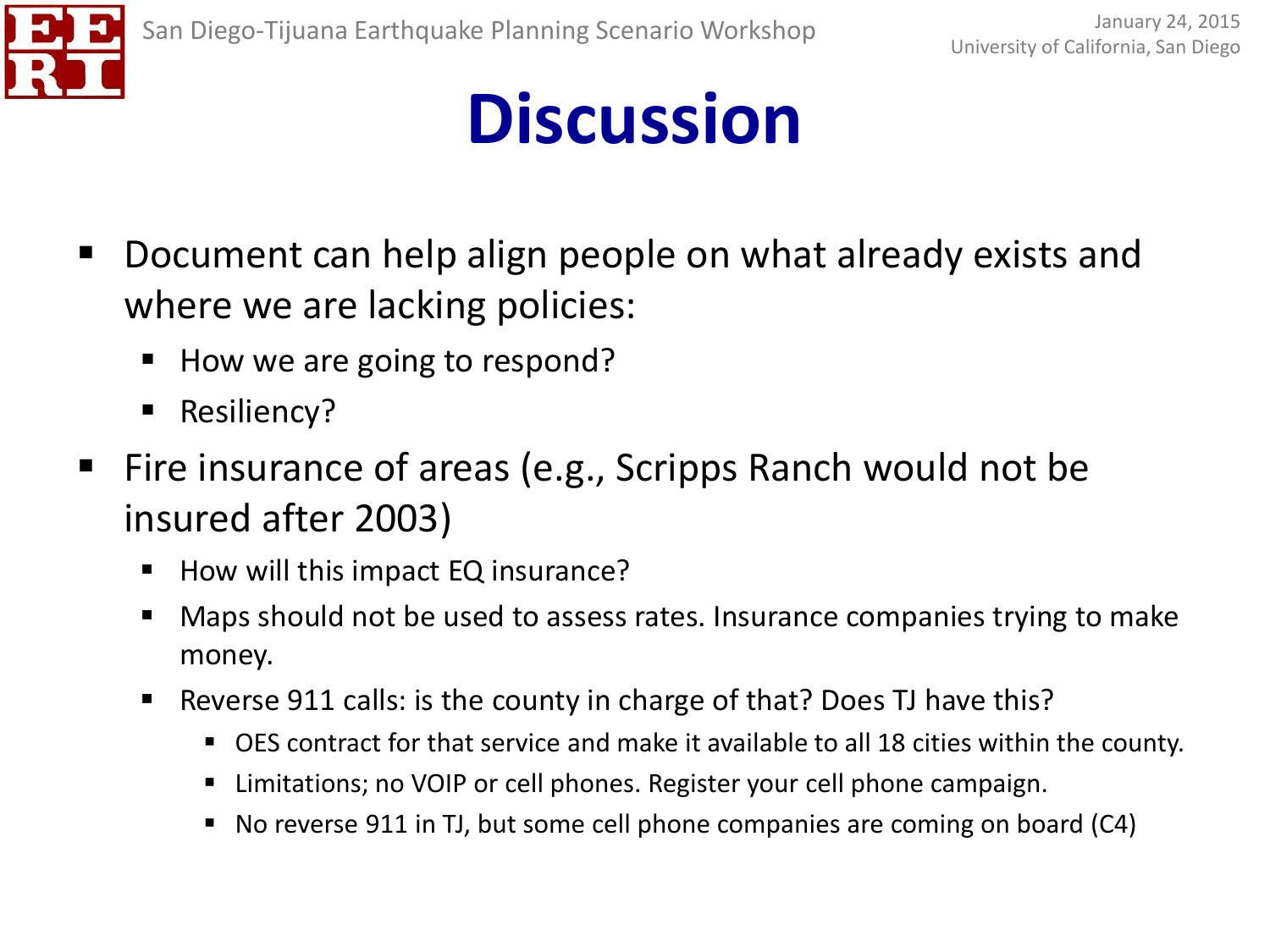

- Tourism is big in SD
	- The biggest value is to provide easily understandable impacts with technical background
	- Will reach them if it is linked to \$\$\$
	- Seattle: Aerospace (Boeing); Amazon (got too political)
	- **Example 2** Economic considerations section
- Border issues:
	- EQ will cause border to close on both sides
	- **Protocols are in place on how to open it little by little**
	- Huge economic impact with closing of border
- Community Resilience
	- How a community bounces back depends on \$\$, businesses, social connections, organization, skills and training.
	- **Social scientists are worried about using this word. Social impacts will vary so much** from community to community.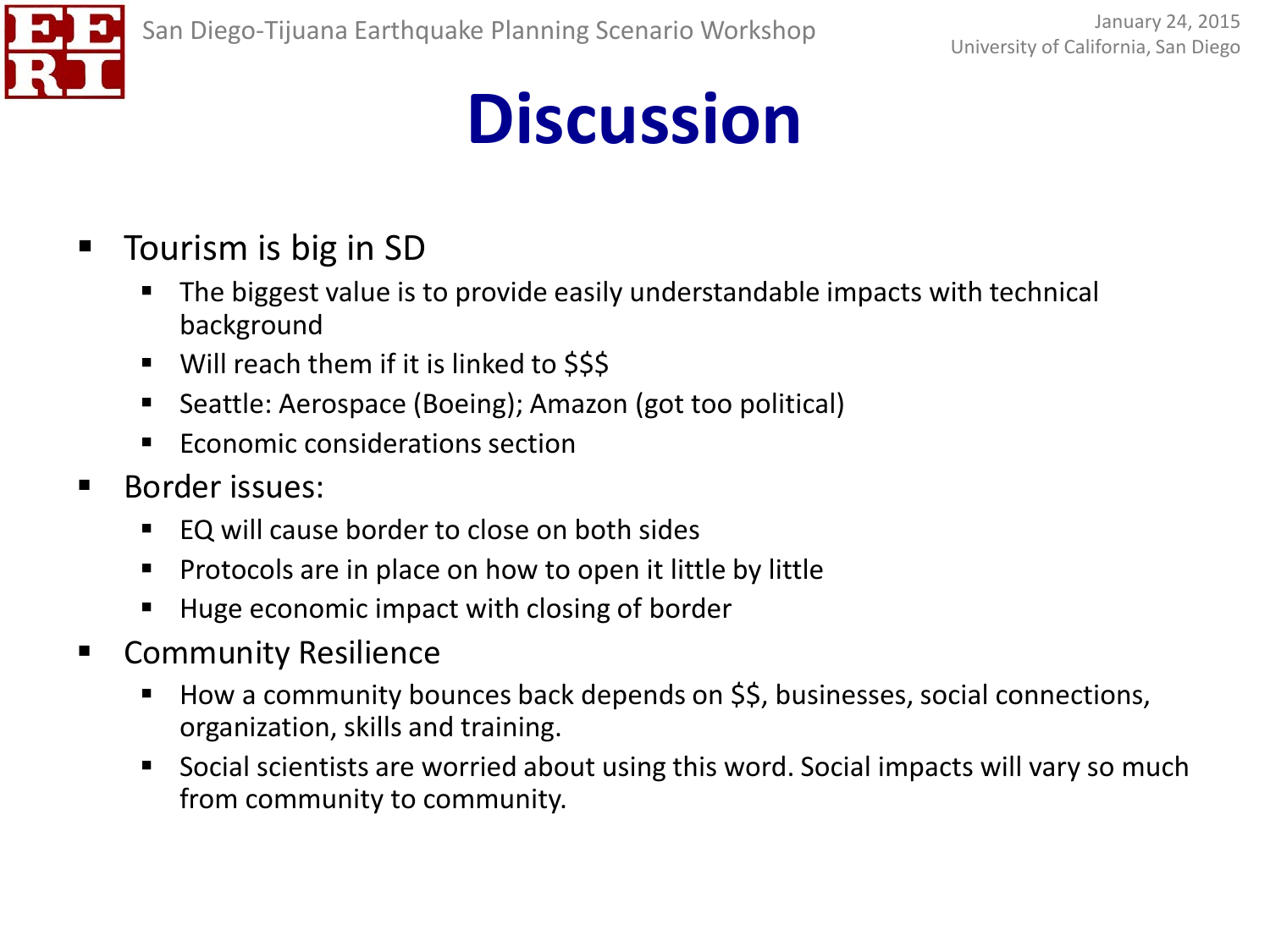

- Community resiliency cont'd
	- So many resources in this room (assessment and data); so what is this scenario and what use will it serve and to whom?
		- Advocacy to tell a story to circulate among decision makers
		- Help us do assessment
		- Tool for planning
		- Education and Outreach (to students, new communities, low level training)
	- Really different directions and no document can do all of these things
- Money is not everything: if EQ is complete wipeout (no power, water, big inconvenience)… minimal death but displacement of people. How can we prepare for the fact that we can't guarantee zero loss?
	- Educational process for population (you are on your own for a while, be prepared for this (garage full of food and water))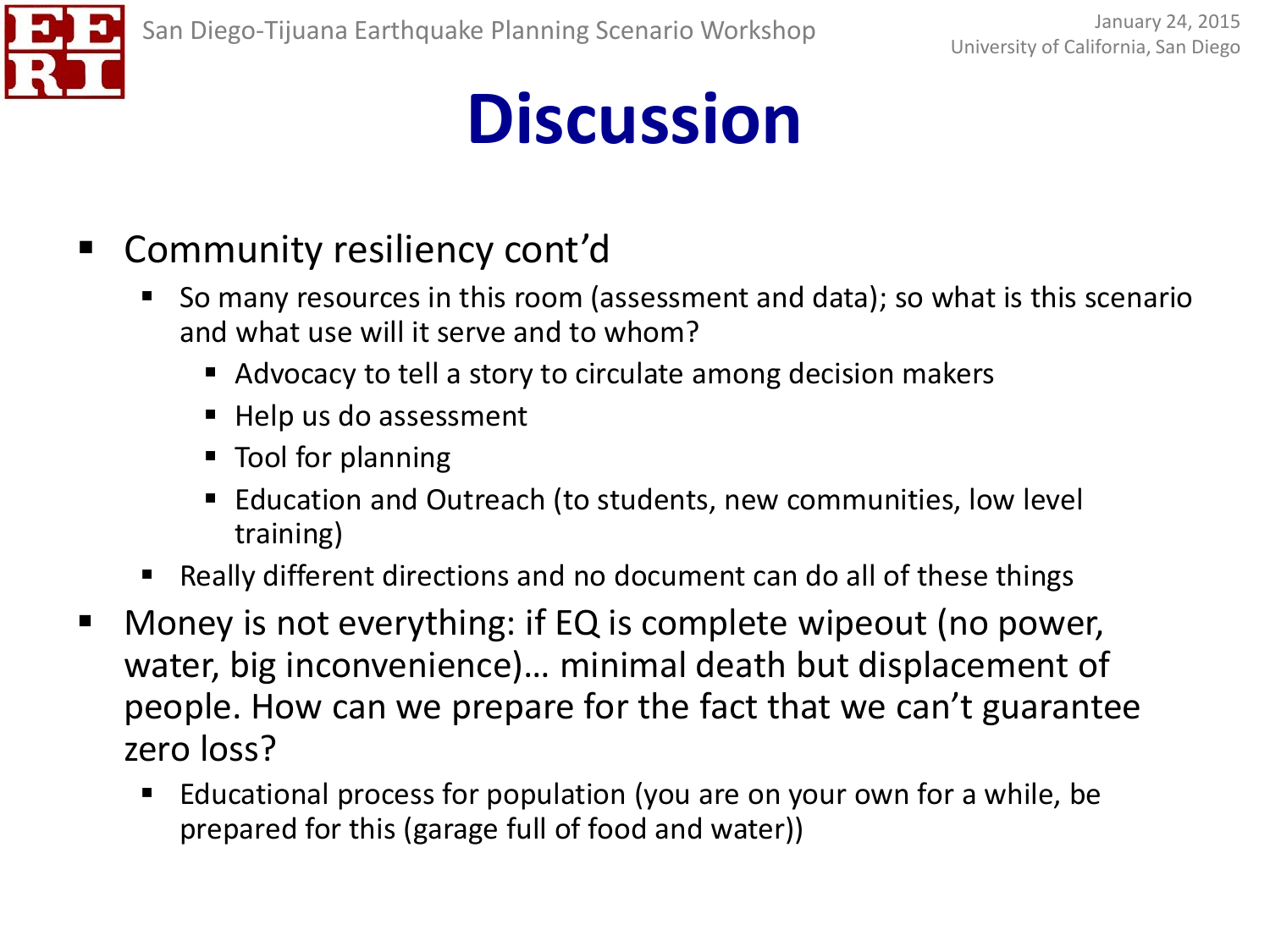

- 1994: Northridge: Tent cities
	- Homes were not damaged but people were afraid to go back. How do you get people mentally prepared so they feel safe to go back into structures.
	- Educational component (more modern country; codes are designed for life safety)
- **•** Political issues in Mexicali: Unions
	- Use money from federal government for other things
	- Need good social communications person (public information officer) who conveys correct information
- Sub-divide this category (from UN)
	- Strategic installations
	- Govt installations
	- **ELITED** Lifelines
	- **Primary services**
	- Secondary services (commerce/tourism)
	- **Tertiary services (industry)**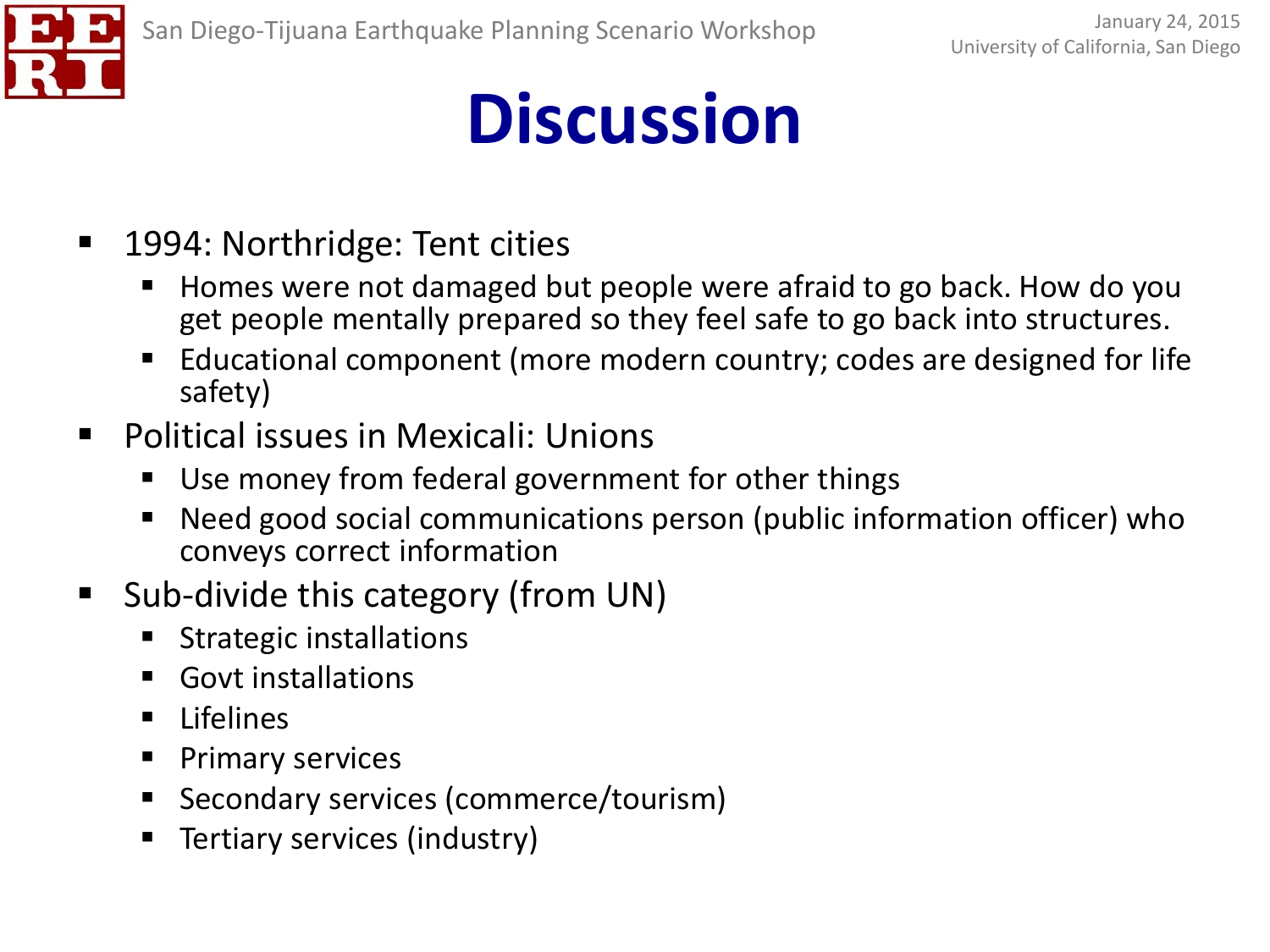

- Subcommittees (need to put a dollar amount to everything. Cost-benefit analysis. Quantify risks and associated costs)
	- Emergency management
	- Emergency response / inspections (do not reinvent what's already established for recovery and resilience)
	- Housing/food/medications
- How prepared are we?
	- Community is at 4-5, where do we want to be? 9-10?
	- We don't spend enough money on seismic safety because they don't understand the risk?
	- This document: primary purpose is to communicate to decision makers and purse string controllers to demonstrate what the needs are so they can put money into this